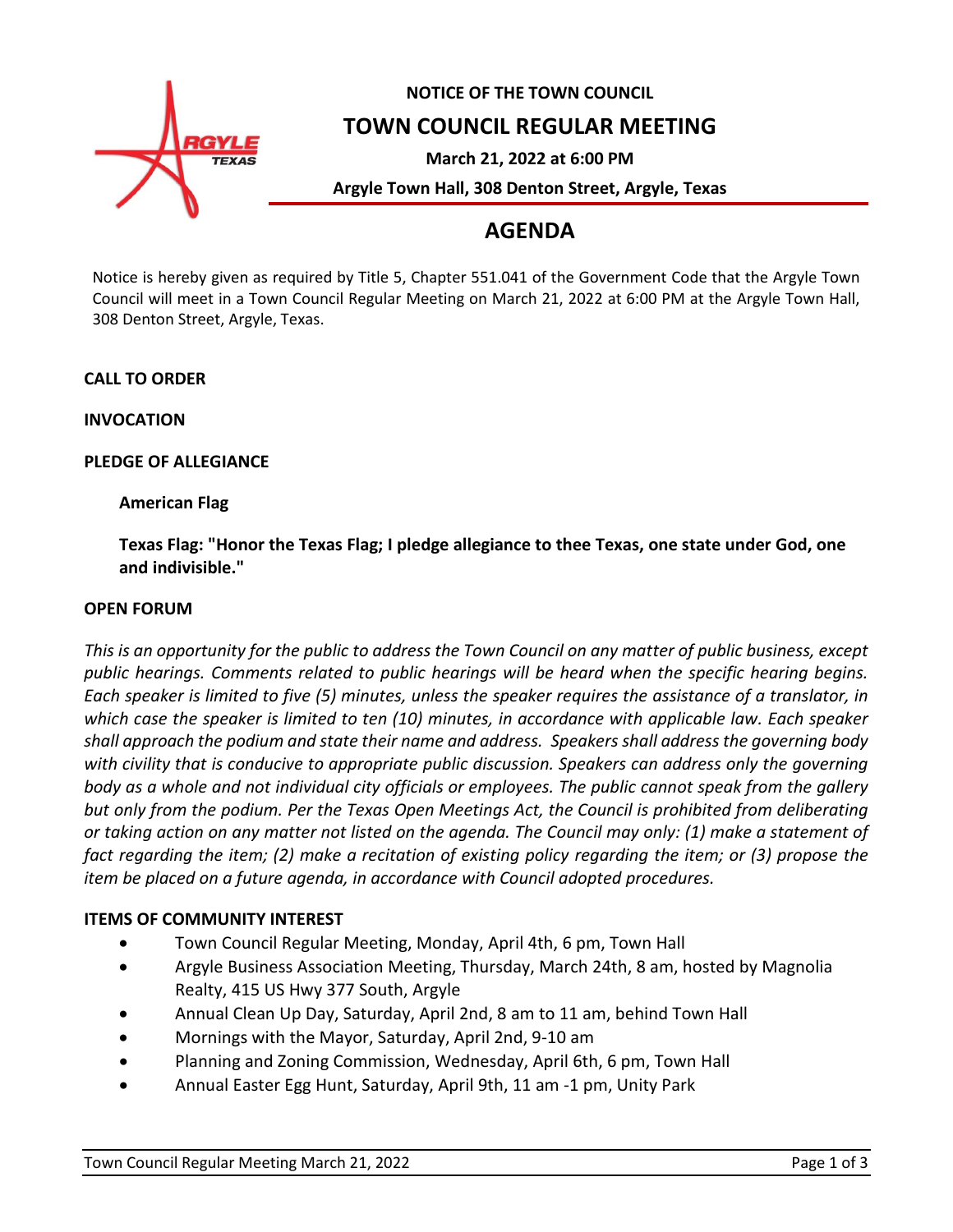## **STAFF REPORTS**

*(Staff Reports are for discussion only. No action may be taken on items listed under this portion of the agenda, other than to provide general direction to staff or to direct staff to place such items of a future agenda for action.)*

- 1. Active Development Review Committee Project List
- 2. List of Council Requests for Agenda Items and Status

#### **CONSENT AGENDA**

*Any Council member may request an item on the Consent Agenda to be taken up for individual consideration.*

3. Approve the March 7, 2022 Regular Town Council Meeting Minutes

#### **PUBLIC HEARING, ORDINANCES, RESOLUTIONS AND ACTION ITEMS**

- 4. Hold public hearing, consider and act regarding Ordinance 2022-04 an ordinance amendment (TDS-21-004) to Article V, Tree Preservation, of the Town of Argyle Town Development Standards regarding various amendments to the tree preservation requirements and other related tree ordinance provisions in the Town Development Standards.
- 5. Consider and take action regarding Ordinance 2022-05 regarding an application for Right-of-Way (ROW) Abandonment (ROW-21-001) for Highland Circle, being 0.385 acres situated in the T. Gazaway Survey, Abstract No. 479, Denton County, Texas; being located in the Argyle Town Square development; located in the Town of Argyle east of US 377, south of the Settler's Point addition and north of Harpole Road.
- 6. Consider and act regarding Resolution 2022-06 approving an Amended Interlocal Cooperation Agreement with Denton County for the Stonecrest Road Reconstruction Project.
- 7. Consider and act to approve Resolution 2022-07 amending Freese and Nichols Professional Services Agreement for Task Order Number One--Stonecrest Road Rehabilitation Project.
- 8. Consider and act regarding Resolution 2022-08 to appoint Assistant Town Secretary Bailey Love as Acting Town Secretary effective April 1, 2022.
- 9. Consider and act regarding Resolution 2022-09 adopting a Zero-Based Budgeting Philosophy as the Town Council's preferred budgeting method.
- 10. Consider and act regarding Resolution 2022-10 to approve an agreement for master planning services for future facility needs.
- 11. Consider and act regarding Resolution 2022-11 to accept the bid and award the project for improvements to the exterior of Town Hall.